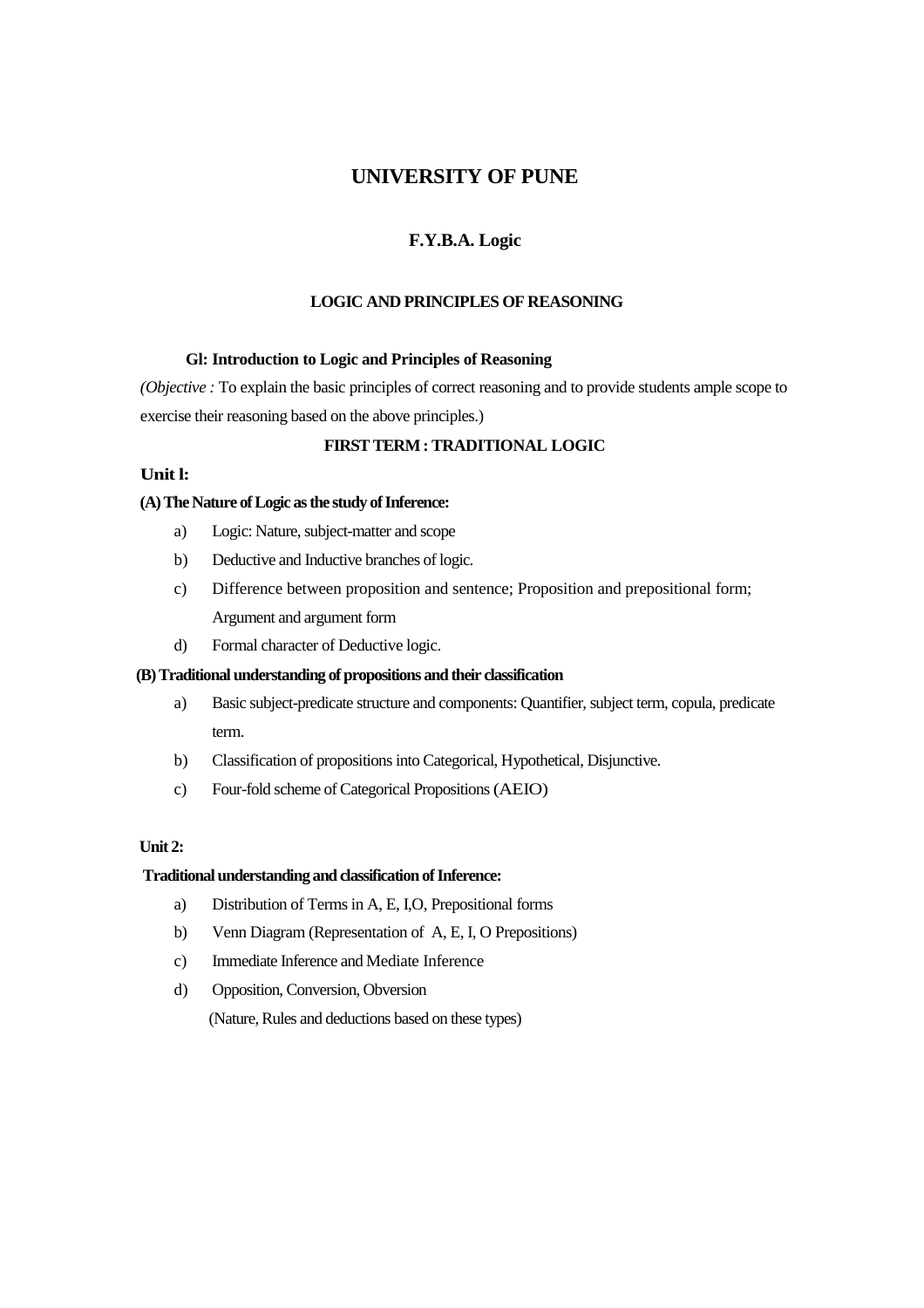## **Unit 3:**

## **Traditional understanding and classification of Mediate Inferenc**e**:**

- a) Categorical Syllogism
- b) Figures and Moods of Syllogism
- c) Mixed Disjunctive Syllogism
- d) Pure and Mixed Hypothetical Syllogism
- e) Dilemma and its kinds; Refutation and Rebuttal (Nature, Rules and deductions based on these types)

## **Unit 4: Fallacies and Set Theory**

#### **(A) Fallacies**

- a) Formal fallacies (All those pertaining to kinds of Inference in Unit 2 and 3 above).
- b) Non-formal fallacies : Division, Composition, Accident, Converse Accident, Many Questions, Petitio Principii (Ignoratio Elenchi : Argumentum : ad baculum, ad misericordiam, ad hominem, ad ignorantiam, ad verecundiam, ad populum)

### **(B) Set Theory**

- a) Definitions and Nature of : Sets, elements of sets, sub-set, proper sub-set, null-set, universal sets, compliment of set, identity of sets
- b) Modes of specifying sets : listing, defining.
- c) Basic operation on sets : union, intersection, complementation.

### **SECOND TERM : PREPOSITIONAL LOGIC**

# **Unit 5 .**

### **Modern understanding of propositions and their classification**

- a) Symbolic logic : nature, scope and applications
- b) Modem understanding of Propositions and their classification into :
	- (i) Simple and compound propositions
	- (ii) Truth-functionally and non-truth-functionally compound propositions.
- c) Prepositional variables, Prepositional constants, Logical constants and basic truthfunctions
- d) Symbolizing propositions using the above.

## **Unit 6:**

## **Decision Procedures**

 Use of the following Decision Procedures to identify propositional forms as Tautologous, Contradictory or Contingent: